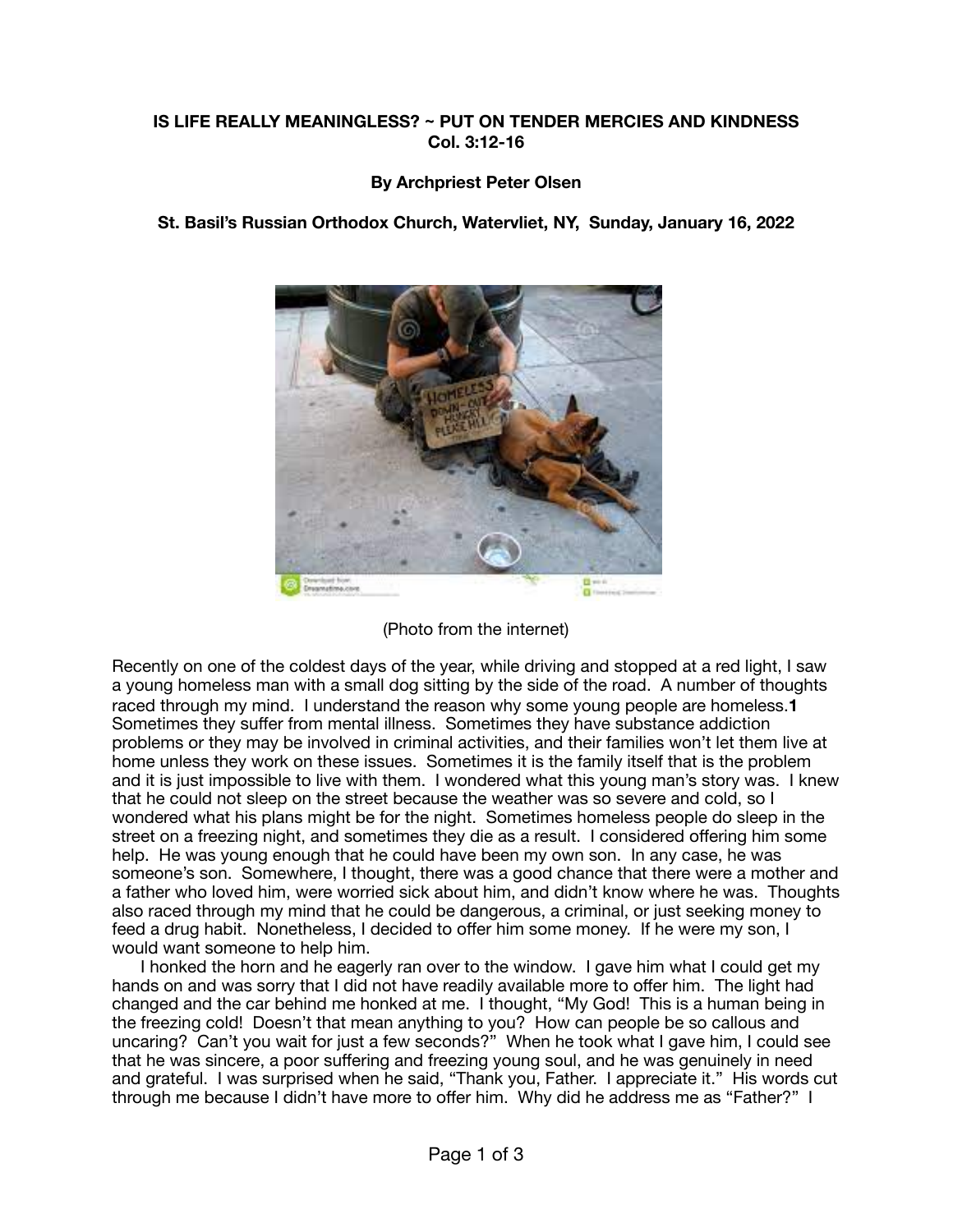was not dressed as a priest. Fr. Tom Hopko said that people somehow know that you are a priest, even when you are not dressed like one. I guess there must be some kind of invisible sign on our foreheads that says "priest." This isn't the first time that I have had an experience like that.

 As I drove away and headed home, more thoughts raced through my mind. I was sorry that I hadn't pulled over and spoke with him. I wondered if perhaps someone else might do that and try to help him get out of the cold, and maybe even persuade him to go home to his family if that were an option, or at least call his family if they haven't heard from him. A suffering human being tugs at the heart, but especially a suffering young person or a child can tear your heart to shreds. St. Paul tells us today that we must "put on tender mercies and kindness" (Col. 3:12). There are so many opportunities and ways for us to fulfill this injunction.

 Fr. Alexander Schmemann said that some people believe that the role of Christ and the Church is to solve our social and personal problems,**2** and if this does not happen, then Christ and the Church are irrelevant. In other words, the world rejects the Cross, the essential and fundamental part of Christianity. The world says "worship me" and tells us to "be happy," but the happiness the world offers us is a demonic happiness, and not true happiness, which comes only through God. We must give Christ our hearts and struggle on the narrow path that He has indicated to us. Once we have put our hands to the plough, we must go straight and avoid the temptation to look back (Lk. 9:62). When we see others in need, in pain and suffering, then we are driven to want to help them. This is natural and good, but at some point we must realize and accept our limitations. At some point we must acknowledge that we have done all that we can, even if we are not satisfied because it is not enough. There is always prayer, and prayer is always helpful and powerful. We must not be tempted to despair, because not all crosses can be taken away, because the Way of the Cross is the way of salvation. You cannot have one without the other. Nothing, however, stops us from being like St. Simon of Cyrene, and helping others in whatever way we can to carry their cross. In fact, it is our Christian duty to bear one another's burdens, and so fulfill the law of Christ (Gal. 6:2). Above all, and first of all, we must do this for ourselves, and learn to accept and carry our own cross. If we cannot accept and reconcile ourselves with the cross that we have been given, then how can we help others to carry their cross? And there is nothing wrong in seeking and accepting help from others to carry our cross, to accept the St. Simon of Cyrenes that God sends to us in our life to help us along the way.

 What is it all for? In the 1960's existentialism was a very popular philosophy, such as expounded by the philosophers Albert Camus and Jean Paul Sartre. They felt that life was meaningless, and that for this and other reasons God was "created" by man in order to give purpose to life. I reject this notion. Just from a point of view of logic, I don't believe that human life is some kind of cosmic "accident" and that life has no real purpose. This blasé attitude of indifference and lack of passion and emotion is, in my opinion, not a true reflection of the reality of human life. Naturally I also don't accept the viewpoint that "God" was created by man, or that "God is dead" as Nietzsche (another philosopher who was popular in the 1960's) taught. I believe in the reality of the existence of God. Human suffering and the crosses we carry in life can tempt us to go down this slippery slope of indifference and unbelief. Or, we can instead accept that the way of the Cross is the way of life and the path to salvation. There are many things that are beyond our comprehension and there are many undeniable truths that may be hard for us to swallow. However, if I have love and compassion in my heart, and if I feel empathy, care and concern for my fellow human beings, and if I base this love on my faith and love of the Lord, then life for me is livable. Life is filled with many joys that temper the sorrows and makes them bearable, and in Christ I can find true happiness. I may not be able to verbalize the answer to all of life's questions and mysteries, but I can accept them and not be scandalized by them.

 Life has the greatest meaning and fills us with the greatest joy when we heed St. Paul's words to "put on tender mercies and kindness." Doing for others, helping those in need, putting a smile on someone's face, giving instead of receiving, this is where true meaning and